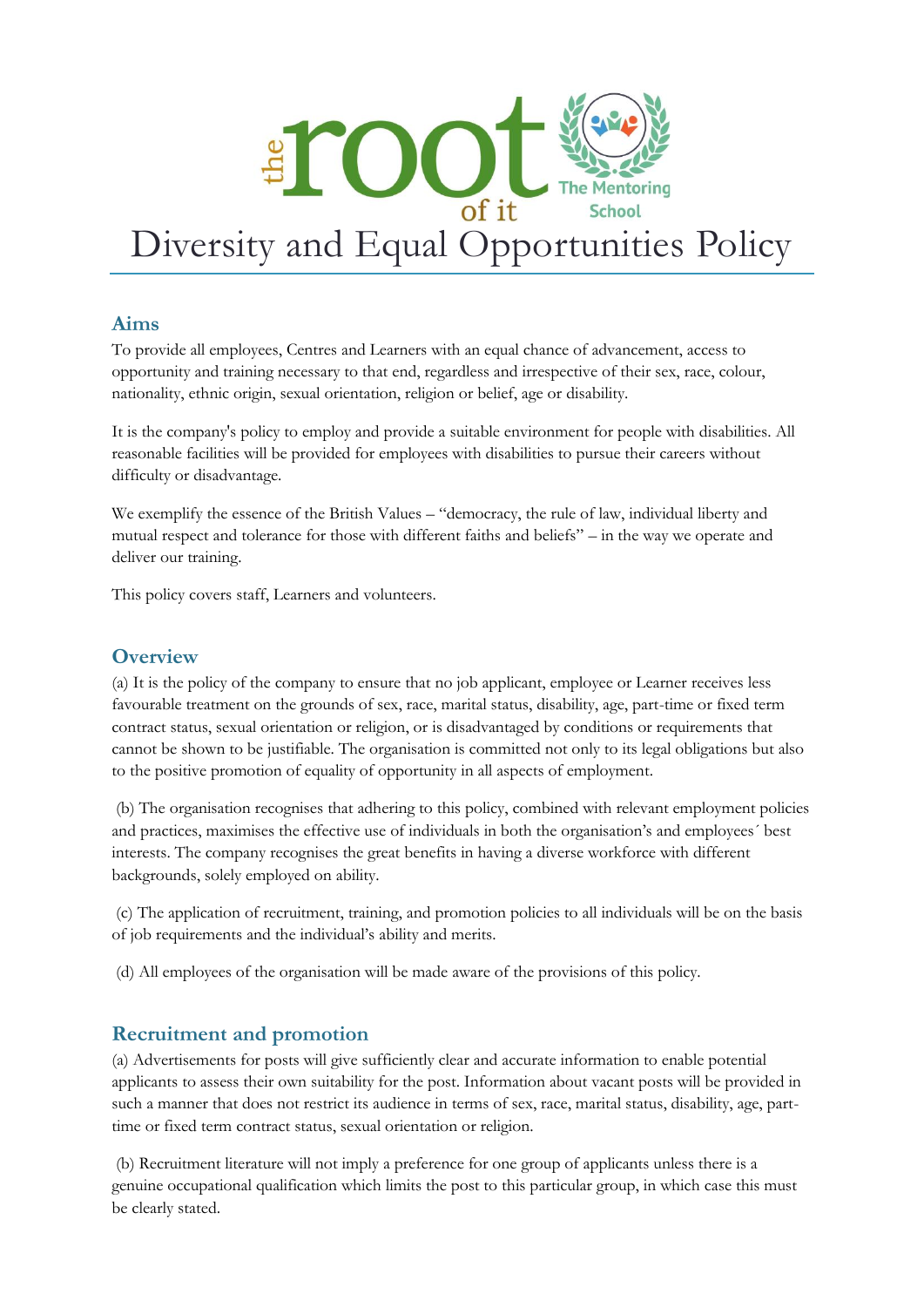(c) All vacancies will be circulated internally.

(d) All descriptions and specifications for posts will include only requirements that are necessary and justifiable for the effective performance of the job.

(e) All selection will be thorough, conducted against defined criteria and will deal only with the applicant's suitability for the job. Where it is necessary to ask questions relating to personal circumstances, these will be related purely to job requirements and asked to all candidates.

#### **Employment**

(a) The company will not discriminate on the basis of sex, race, marital status, disability, age, part-time or fixed term contract status, sexual orientation or religion in the allocation of duties between employees employed at any level with comparable job descriptions.

(b) The company will put in place any reasonable measures and/or adjustments within the workplace for those employees who become disabled during employment or for disabled appointees.

(c) All employees will be considered solely on their merits for career development and promotion with equal opportunities for all.

### **British Values**

(a) We recognise our duties under British Values and ensure that they are reflected in training course materials (and checked as part of the Language and Stimulus Materials Checklist), plus the delivery.

(b) Training staff receive British Value training and are expected to reflect these as part of their Job Description.

#### **Qualifications**

(a) The company will not discriminate on the basis of sex, race, marital status, disability, age, part-time or fixed term contract status, sexual orientation or religion in the assessment and awarding of qualifications.

(b) The company will put in place any reasonable measures and/or adjustments within assessments who are or become disabled within the Reasonable Adjustment Policy.

(c) All assignments marked by us or our representatives will be marked solely on the basis of the evidence submitted.

#### **Training**

(a) Employees will be entitled to apply for appropriate training regardless of sex, race, marital status, disability, age, part-time or fixed term contract status, sexual orientation or religion.

(b) All employees will be encouraged to discuss their career prospects and training needs with their Line Manager.

(c) It may be necessary for trainers to make adaptations to training programmes to comply with disability and equality laws. This can include (but is not restricted to) allowing a candidate to video the course, large print handbooks, ensuring the venue has wheelchair access, additional coaching, telephone support, or submitting a recorded assignment rather than a written one. For further guidance on assessments, please see the Reasonable Adjustment for Assessment Policy.